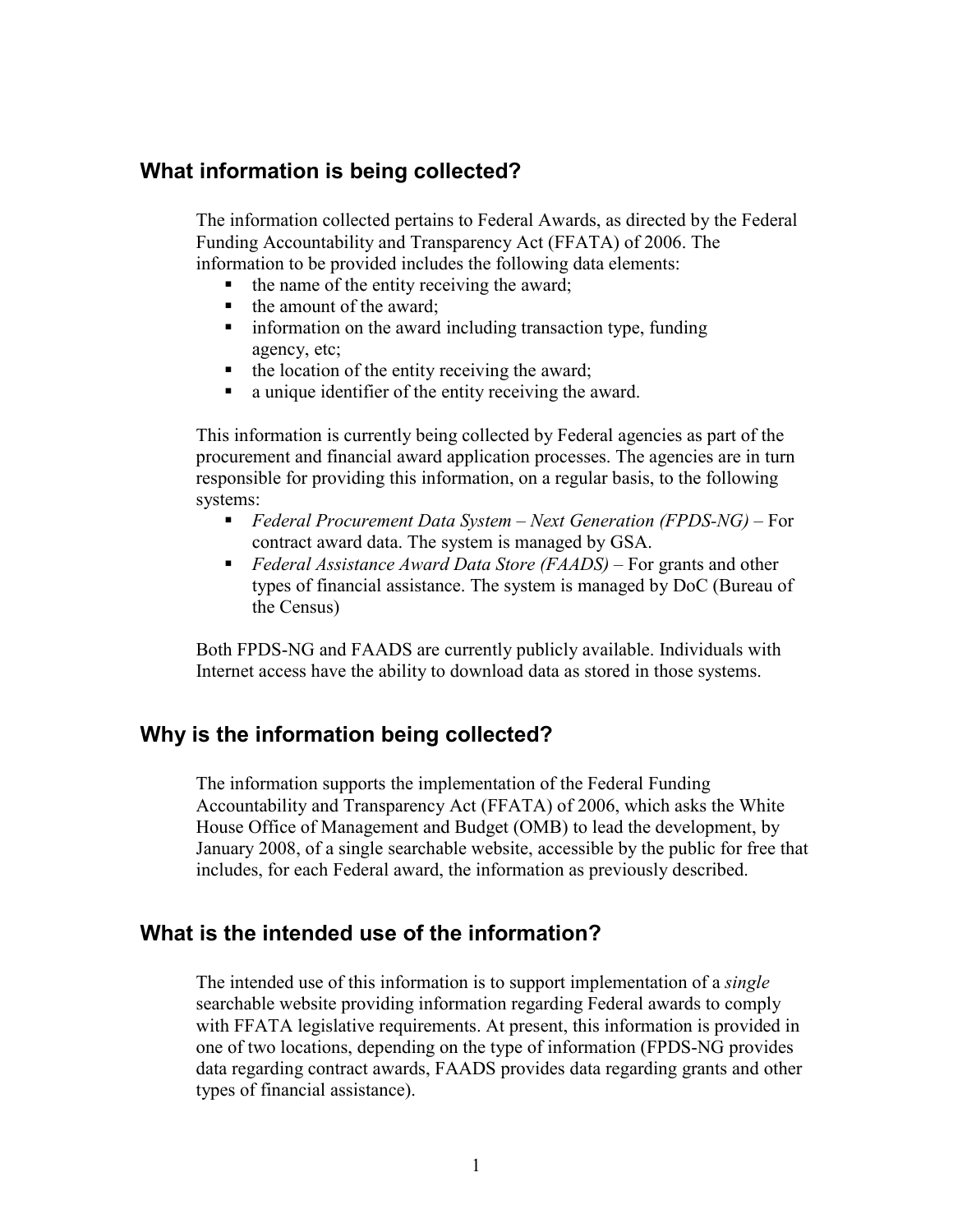The new website (www.USASpending.gov) will provide members of the public easier access to federal award information – through a single, searchable, userfriendly interface.

### With whom will the information be shared?

Information will be publicly accessible via the Internet (hosted at www.USASpending.gov).

This information is currently publicly accessible via FPDS-NG (www.fpds.gov) and FAADS (http://www.census.gov/govs/www/faads.html).

## What opportunities will individuals have to decline providing information or consent to particular uses of the information and how will individuals grant consent?

#### Regarding Contracts:

Information to be provided is captured during the procurement process. The FAR (in particular, Part 5: Publicizing Contracting Actions) provides detailed guidance on dissemination of procurement-related information, including release of information regarding specific contract award actions. Additionally, per the FPDS-NG Privacy Impact Assessment: "Public access is delayed for sensitive, unclassified data for security reasons for 90 days. Agencies have agreed that this is a necessary and sufficient period of time. Long- term sensitive, personal data is permanently hidden by using "dummy" Duns numbers. GCE, the FPDS Program Manager Office and the Agencies control what fields are available to the public. Taxpayer Identification Numbers are NOT among the fields made available to the public." (see:

http://www.gsa.gov/Portal/gsa/ep/programView.do?pageTypeId=8199&ooid=201 13&programPage=%2Fep%2Fprogram%2FgsaDocument.jsp&programId=10035 &channelId=-17921)

Regarding Grants:

Grants data is provided through the Federal Awards Assistance Data System (FAADS). The FAADS PIA can be found at: http://www.census.gov/po/pia/pias/FAADS\_PIA.pdf